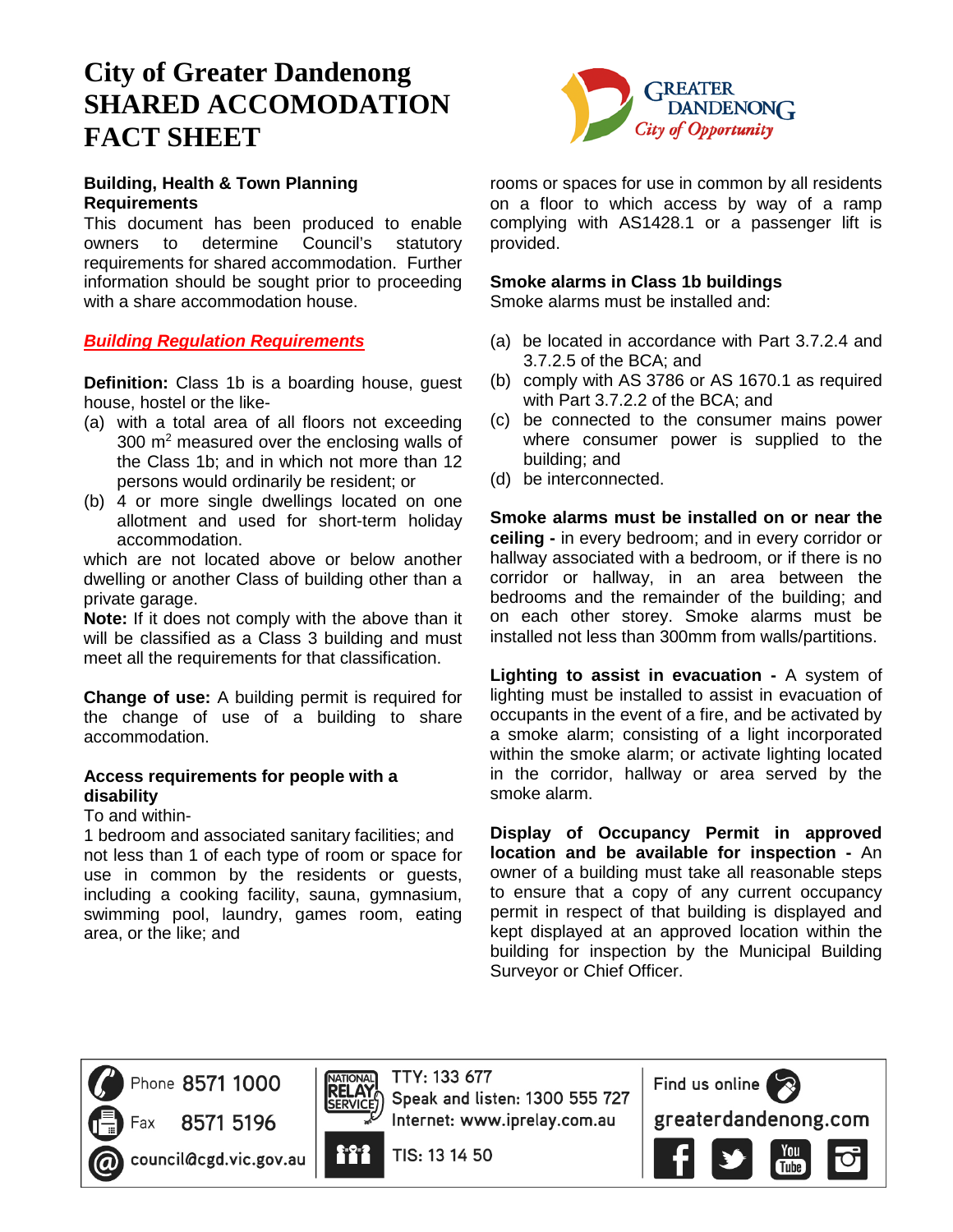**Maintenance of Essential Safety Measures and Annual Essential Safety Measures Report**  An owner of a building must ensure that an Essential Safety Measures report and records of maintenance checks and any service or repair work carried out to any Essential Safety Measure are available at the building for inspection by the Municipal Building Surveyor or Chief Officer at any time on request after 24 hours notice.

#### **Maintenance of exits by occupiers of building**

The occupier of a Class 1b/3 building must ensure that:

- (a) all exits; and
- (b) any paths of travel to exits; and
- (c) any paths of travel on the allotment from exits to a road required to be provided in relation to that building are maintained in an efficient condition and kept readily accessible, functional and clear of obstruction so that egress from the building is maintained.

## *Health Regulation Requirements*

#### **Definitions of Prescribed Accommodation:**

**"Residential accommodation"** means any house, building, or other structure used as a place of abode where a person or persons can live on payment of consideration to the proprietor. **"Rooming house"** means a building in which there is one or more rooms available for occupancy on payment of rent—

- (a) in which the total number of people who may occupy those rooms is not less than 4; or
- (b) in respect of which a declaration under section 19 is in force;

#### **Application for Registration**

An application for registration of *prescribed accommodation* must-

- (a) be in the form of Form 1 in the Schedule; and
- (b) include a plan of the premises drawn to a scale of not less than 1:100 and showing the proposed use of each room; and
- (c) be accompanied by the fee determined by the council.

#### **Register of occupants**

- (1) A proprietor must keep a register recording-
	- (a) the names and addresses of persons occupying the accommodation; and
	- (b) the dates of their arrival and departure.

(2) A proprietor is exempted from compliance with sub-regulation (1), if the proprietor is required under any other Act or Regulation to keep a similar register.

(3) The proprietor must retain the register referred to in sub-regulation (1) or (2) for at least 12 months after the date of the last entry in the register.

#### **Overcrowding**

(1) A proprietor must comply with this regulation in relation to the maximum number of persons permitted to be accommodated in each bedroom in the *prescribed accommodation*.

**A proprietor must not permit a room in the** *prescribed accommodation* **to be used as a bedroom if it has a floor area of less than 7.5m².**

If persons are accommodated for a **period of more than 31 days**, the maximum number of persons permitted to occupy a bedroom in respect of the period after the thirty-first day is-

(a) in the case of a bedroom with a floor area of less than 12m²-one person;

(b) in the case of a bedroom with a floor area of 12 or more-2 persons and an additional person for every 4m² of floor area that exceeds 12m².

If persons are accommodated for a **period of 31 days or less**, the maximum number of persons permitted to occupy a bedroom is-

(a) in the case of a bedroom with a floor area of less than 10m²-2 persons;

(b) in the case of a bedroom with a floor area of 10m² or more-3 persons and an additional person for every 2m² of floor area that exceeds 10m².

In this regulation-

(a) one child under the age of 3 years is not counted as a person; and

(b) two children under the age of 3 years are counted as one person; and

(c) floor area includes the area occupied by any cupboard or other built-in furniture, fixture or fitting but does not include any area occupied by any bathroom or toilet in or attached to the bedroom.

#### **Toilet and bathing facilities**

A proprietor of *prescribed accommodation* must provide at least one toilet, one bath or shower and one wash basin for every 10 persons or fraction of that number of persons occupying the accommodation.